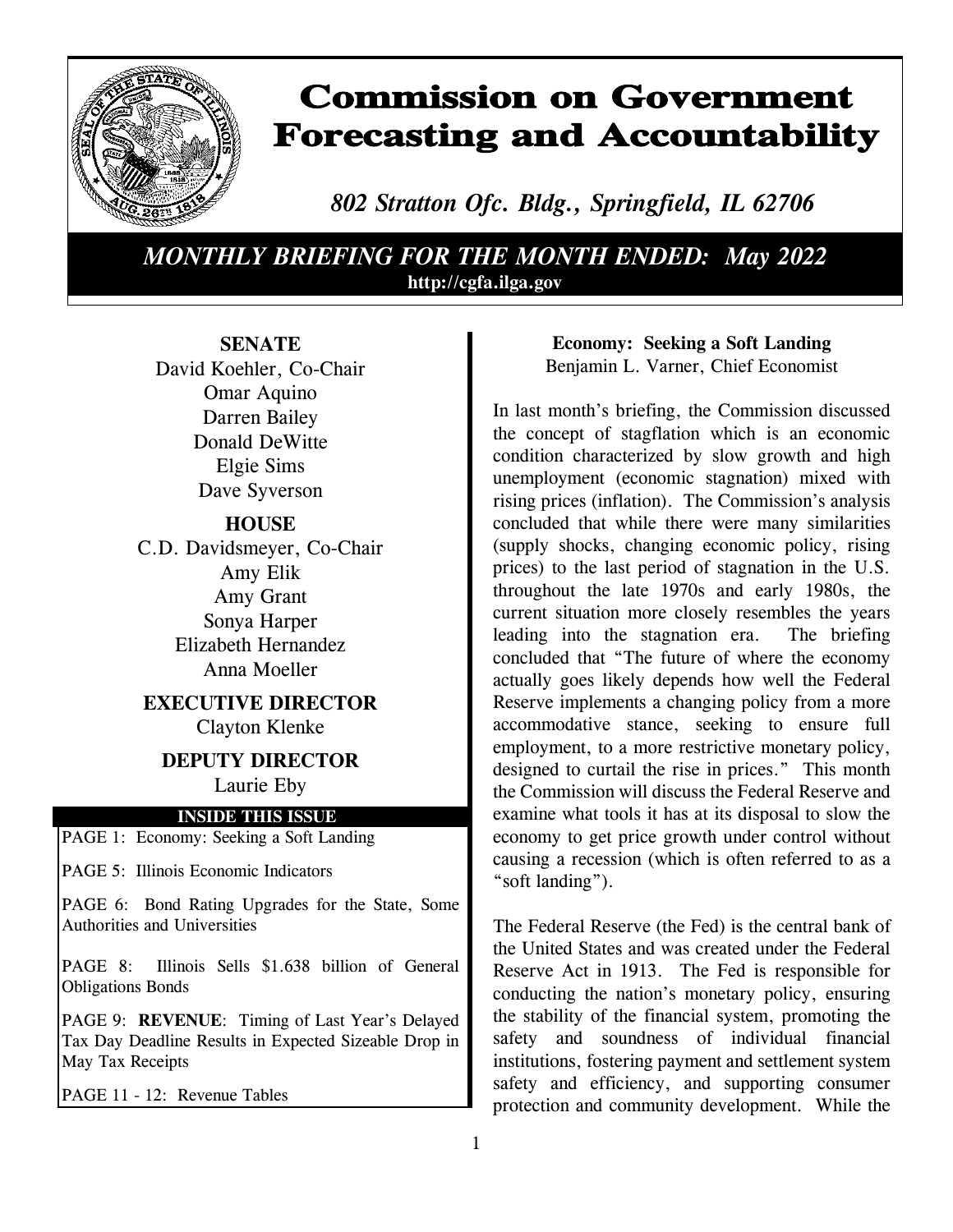Fed has many responsibilities and provides a number of services to financial markets, it is most wellknown for directing the country's monetary policy in order to fulfill its mandate of promoting maximum employment, stable prices, and moderate long-term interest rates in the U.S economy.

The Fed is made up of three main entities: 1) the Federal Reserve Board, 2) the Federal Reserve Banks which are spread out over twelve districts throughout the country, and 3) the Federal Open Market Committee (FOMC). The Federal Reserve Board of Governors is an independent agency of the federal government made up of seven members who are nominated by the President and confirmed by the Senate. The Board of Governors guides and oversees the operation of the Federal Reserve System. The Federal Reserve Banks examine and supervise financial institutions, act as lenders of last resort, and provide U.S. payment system services. The FOMC sets U.S. monetary policy to promote maximum employment, stable prices and moderate long-term interest rates in the U.S. economy.

The FOMC is in the midst of changing its monetary policy to better fit the current economic climate and get inflation back to its long-term goal of 2.0%. The main tools the Fed uses to affect the economy are changes in short-term interest rates that it administers and open market operations that affect the Fed's balance sheet. Prior to the COVID-19 pandemic, the FOMC was tightening its monetary policy after years of a more accommodative stance coming out of the Great Recession. Between 2017 and 2019, interest rates were slowly increasing and the Fed's balance sheet was shrinking. However, once the COVID-19 pandemic hit, the Fed quickly lowered interest rates to near zero and bought assets to help sustain the economy. This policy shift helped withstand the economic headwinds associated with the virus. Now, the combination of inflation and an overheating economy is the main issue and the Fed has initiated a tighter monetary policy to correct course.

The primary tool the Fed currently uses to implement monetary policy is through modifications of shortterm interest rates. Changes in short-term interest rates lead to changes in longer term interest rates.

Longer term interest rates affect asset prices and the spending decisions of households and businesses. Collectively all these changes influence the entire economy including the level of economic output, employment, and inflation. For example, lowering short-term interest rates can lead to decreases in longer term mortgage rates, which makes housing more affordable. More affordable housing can entice some renters to purchase homes. Increases in spending on housing can precede higher employment in the homebuilder and durable goods sectors. Lower rates can also make refinancing of mortgages more likely which can allow more money to be spent in other parts of the economy. The inverse of this is also true, as increases in interest rates can slow the economy. Rising interest rates make borrowing to fund purchases of homes or vehicles more expensive which decreases demand for those items. Declines in demand puts downward pressure on price growth which is the current goal in regard to inflation.

The key short-term rate that the Fed strives to influence is the federal funds rate. The federal funds rate is the market-based interest rate at which depository institutions (including banks, savings institutions, and credit unions) and governmentsponsored enterprises, borrow from and lend to each other overnight to meet short-term business needs. As can be seen on the next page, longer term interest rates generally follow the path of the federal funds rate. As part of forming the country's monetary policy, the FOMC sets a target range for the federal funds rate.

During the COVID-19 pandemic, the FOMC had kept the target range for the federal funds rate between 0.0% and 0.25%. At the beginning of 2022, the Fed began signaling a change to a tighter, less accommodative monetary policy. At the March meeting of the FOMC, the target range for the federal funds rate was increased to between 0.25% and 0.5%. This range was moved up again during the May meeting to  $0.75\%$  to  $1.0\%$ . The  $0.5\%$ increase shows the urgency with which the FOMC is acting as changes in the federal funds target range generally occur in 0.25% increments.

Minutes from the Fed meeting in early May indicated that "Most participants judged that 50 basis point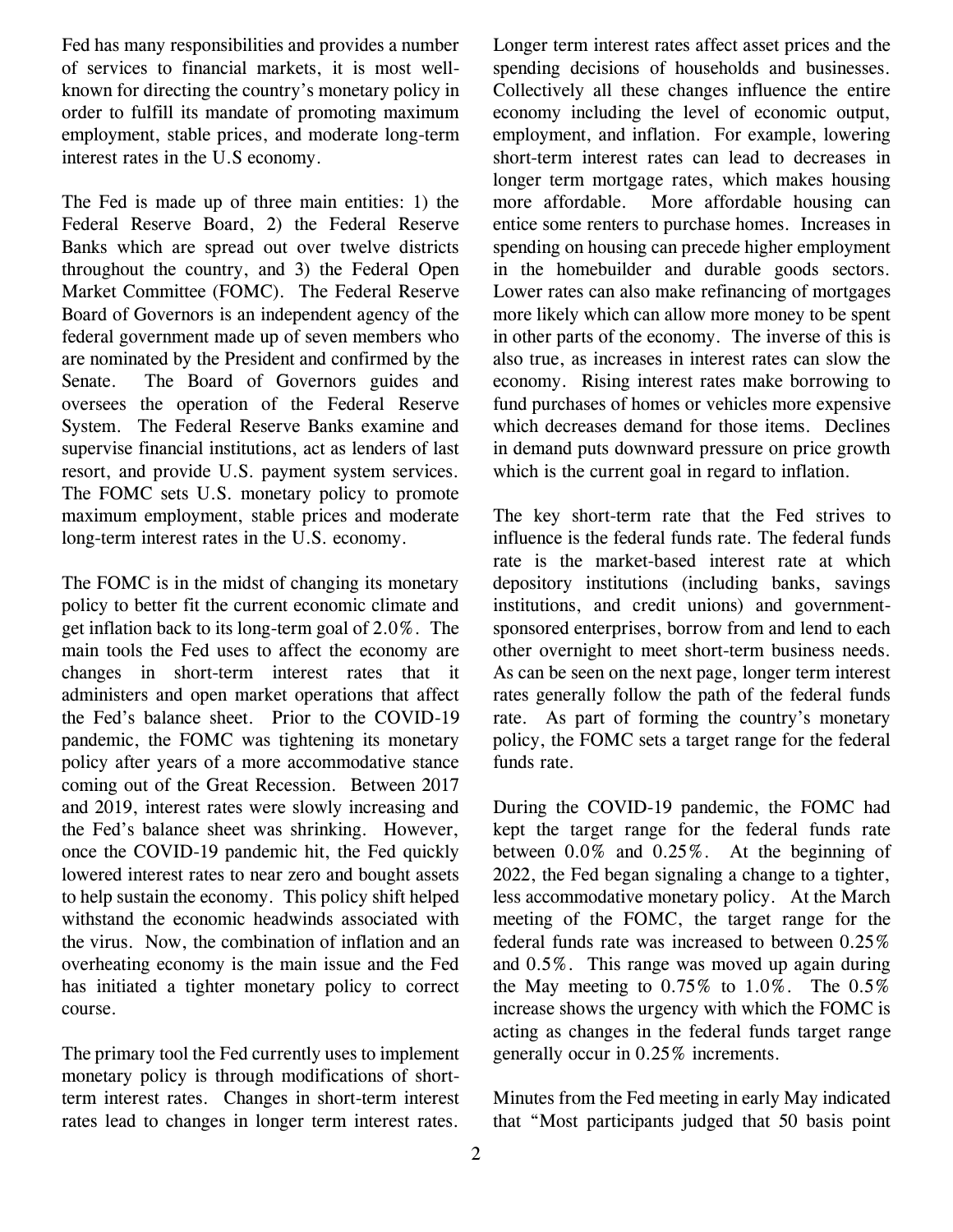increases in the target range would likely be appropriate at the next couple of meetings." The minutes also stated that "At present, participants judged that it was important to move expeditiously to a more neutral monetary policy stance. They also noted that a restrictive stance of policy may well become appropriate depending on the evolving economic outlook and risks to the outlook."



The primary way the Federal Reserve keeps the federal funds rate within its target range is through the use of a few short-term interest rates which they administer. The primary tool is the interest on reserve balances (IORB) rate which is the rate depository institutions earn on their reserves deposited at the Federal Reserve. The IORB rate is an effective tool in guiding where the federal funds rate settles in the open market. A second, supplementary rate is the overnight reverse repurchase agreement (ON RRP) rate which helps set a floor for the federal funds rate. The last rate the Fed sets that influences the federal funds rate is the discount rate. The discount rate is the interest rate charged by the Fed to banks for loans obtained through the discount window which can be for as long as ninety days and is often associated with emergency lending. Banks often try to avoid borrowing from the discount window as there is a stigma associated with having to borrow from the Fed instead of from another bank. As such, borrowing from the Fed is seen as a sign of financial weakness. The discount rate acts as a ceiling for the federal funds rate as banks would be unwilling to

borrow money from other banks at a rate higher than what they could get from the Fed.

In practice the federal funds rate has tended to track below the IORB rate and above the ON RRP rate. The current target range for the federal funds rate is 0.75% to 1.0%. The IORB rate is set at 0.9%, while the ON RRP rate is set at 0.8%. Currently, the federal funds rate is around 0.83% which is within the target range. The discount rate ranges from 1.0% to 1.5% depending upon the type of loan agreement.

The other main tool the Fed uses to affect the economy is open market operations which affects the amount of assets and liabilities on its balance sheet. Open market operations are the purchase and sale of securities in the open market by the central bank. These securities are primarily made up of various U.S. treasuries and mortgage-backed securities. Prior to the Great Recession under a "limitedreserves" monetary policy framework, the Fed used daily open market operations to adjust the amount of reserve balances to keep the federal funds rate near its target rate. However, during the Great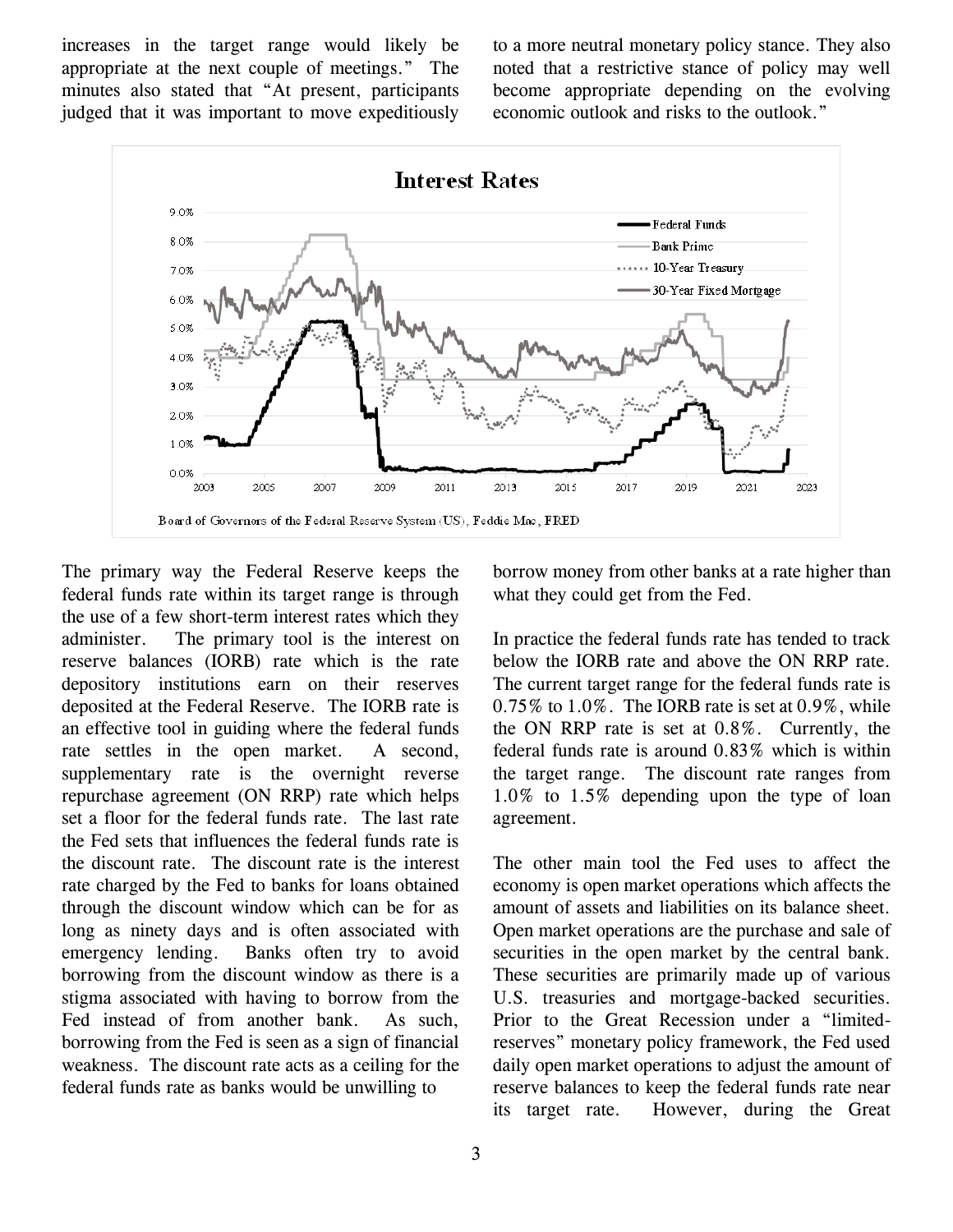Recession, the Fed had lowered the federal funds rate to near zero and wanted to provide more accommodative policy measures. As such, they began to greatly expand the amount of longer term assets on the Fed's balance sheet which was known as quantitative easing (QE). This was done to increase the amount of money in the economy and put downward pressure on long-term interest rates, which would ease broader financial market conditions and support greater economic activity and job creation.

Prior to the Great Recession, Fed assets totaled around \$700 billion. This amount grew to \$4.5 trillion by the end of 2014 under QE. In 2015 with the economy having largely rebounded, the Fed announced a plan to normalize monetary policy to return short-term interest rates and the size and composition of the balance sheet to more normal levels. The shrinking of the balance sheet is known as quantitative tightening (QT). The Fed began raising interest rates in 2015 and shrinking the amount of assets in 2017. However, at the beginning of 2019, the Fed made a policy decision to move away from the "limited-reserves" monetary policy framework to an "ample reserves" framework. Therefore, the amount of assets would be reduced but not all the way to pre-Great Recession levels. This is the framework in place today and favors the use of short-term interest rate adjustments over daily open market operations to guide the federal funds rate. The Fed actually began to increase its assets again in August of 2019 when it was at \$3.8 trillion to maintain an ample amount of reserves. The outbreak of COVID-19 brought another large increase in the amount of assets held on the Fed's balance sheet to help the economy. Currently the amount of assets on the Fed's balance sheet stands just under \$9.0 trillion.

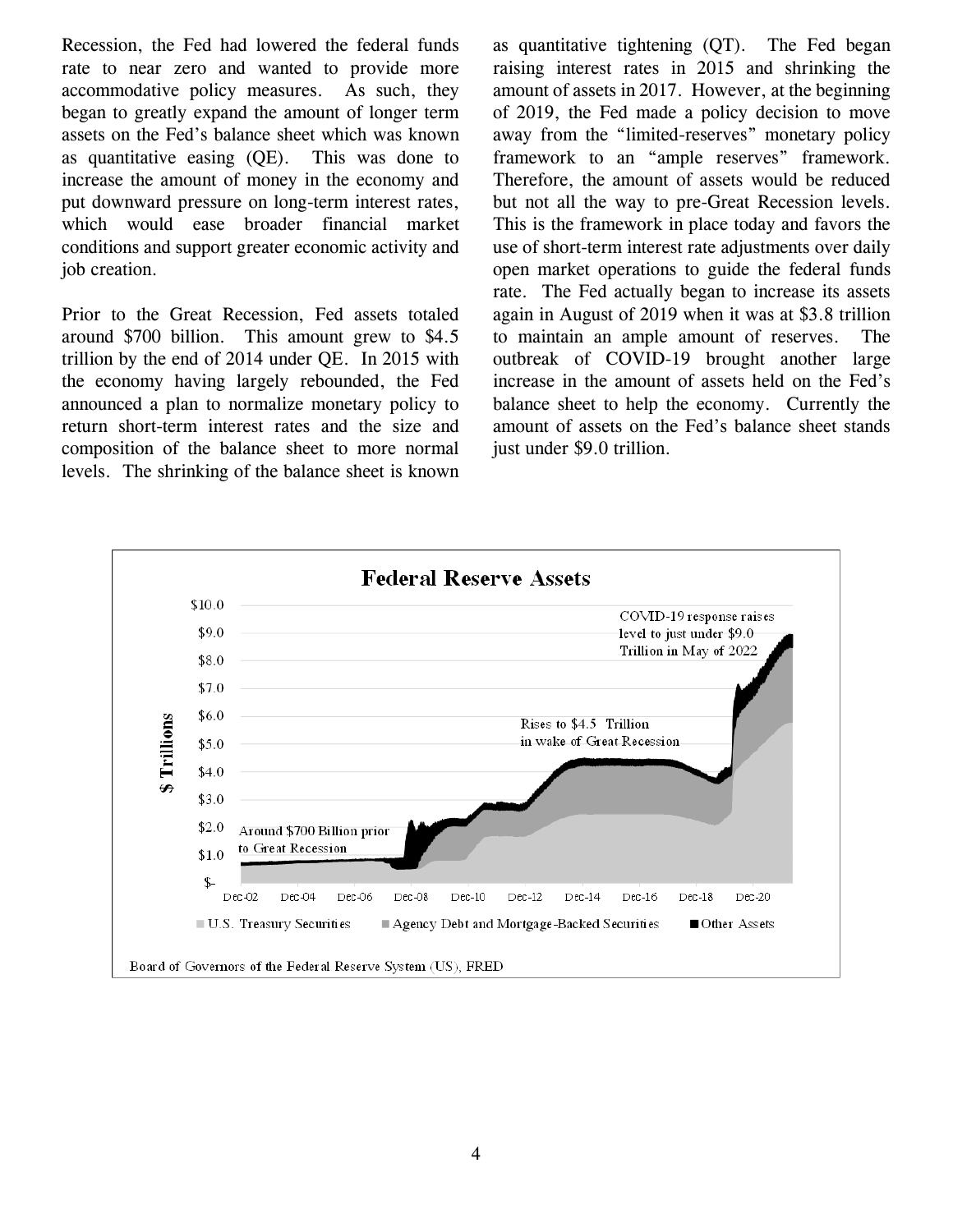In late January of 2022, the Fed announced intentions to significantly reduce the size of the Fed's balance sheet following the beginning of raising the target range for the federal funds rate. In May, in conjunction with raising the federal fund target range for a second time, the Fed unveiled a plan to reduce the size of the Fed's balance sheet by approximately \$95 billion per month by not reinvesting the proceeds when securities mature. The plan is scheduled to begin on June 1, 2022 with the reduction in reinvestment capped at \$30 billion for Treasury securities and \$17.5 billion in agency debt or agency mortgage-backed securities for the first three months. After that, the caps rise to \$60 billion and \$35 billion per month, respectively. The Fed plans to continue to reduce the balance sheet until reserve balances are somewhat above the level it judges to be consistent with ample reserves based on economic conditions in the future.

While the Fed has a difficult task ahead, the effects of the change in monetary policy can already be seen in the economy. The increase in short-term interest rates has also been seen in longer term rates, especially mortgages. The rise in mortgage rates have increased the cost of mortgage payments. According to a report by real estate brokerage firm Redfin, while the median asking price for newly listed homes has increased by 18% in the last year, the monthly mortgage payment on the median asking price home rose 43%. This is due to mortgage rates being around 3% last year and now being over 5% for a 30-year mortgage. While the housing market remains robust, it has begun showing signs of a decline in demand as new home sales and loan applications have slowed as buyers may be getting priced out of the market. Expectations are for shortterm interest rates to continue to rise as the Fed tries to thread the needle of slowing the economy and getting inflation under control without causing a recession.

| <b>INDICATORS OF ILLINOIS ECONOMIC ACTIVITY</b>                                        |                               |                    |                         |
|----------------------------------------------------------------------------------------|-------------------------------|--------------------|-------------------------|
| INDICATORS*                                                                            | <b>LATEST</b><br><b>MONTH</b> | <b>PRIOR MONTH</b> | A YEAR AGO              |
| Unemployment Rate (Average) (Apr.)                                                     | 4.6%                          | 4.7%               | 6.6%                    |
| Inflation in Chicago (12-month percent change) (Apr.)                                  | 7.2%                          | 7.8%               | 4.6%                    |
|                                                                                        |                               |                    |                         |
|                                                                                        | <b>LATEST</b>                 |                    | CHANGE OVER CHANGE OVER |
|                                                                                        | <b>MONTH</b>                  | <b>PRIOR MONTH</b> | A YEAR AGO              |
| Civilian Labor Force (thousands) (Apr.)                                                | 6,449.9                       | $0.3\%$            | 2.3%                    |
| Employment (thousands) (Apr.)                                                          | 6,153.5                       | $0.4\%$            | 4.6%                    |
| Nonfarm Payroll Employment (Apr.)                                                      | 6,002,600                     | 9,300              | 235,800                 |
| New Car & Truck Registration (Apr.)                                                    | 29,161                        | $-18.6\%$          | $-53.4%$                |
| Single Family Housing Permits (Apr.)                                                   | 1,021                         | $-1.5\%$           | $-16.2%$                |
| Total Exports (\$ mil) (Mar.)                                                          | 6,758.5                       | 18.6%              | 20.2%                   |
| Chicago Purchasing Managers Index (May)                                                | 60.3                          | 6.9%               | $-19.8%$                |
| <sup>*</sup> Due to monthly fluctuations, trend best shown by % change from a year ago |                               |                    |                         |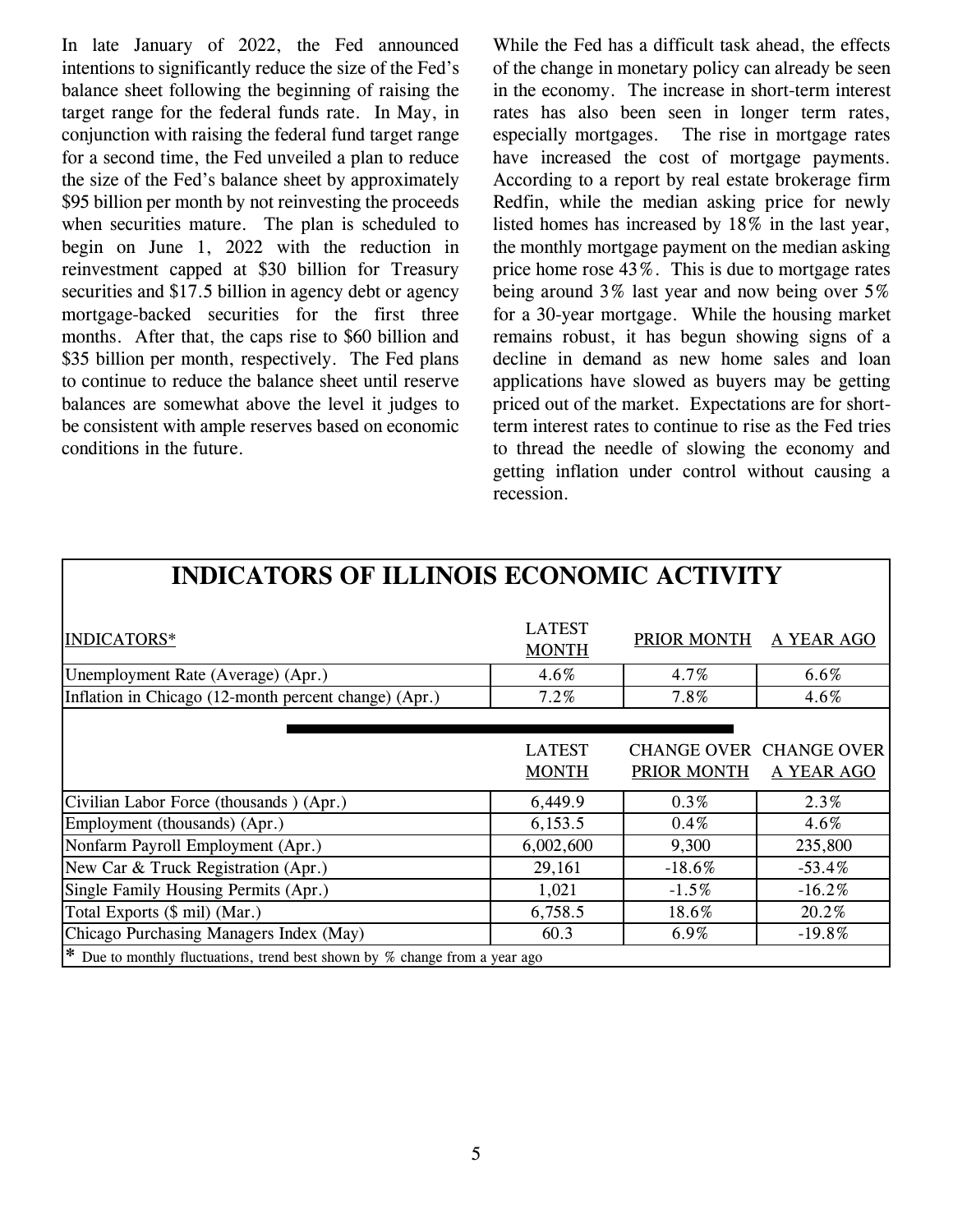By Lynnae Kapp, Senior Analyst

In April and May of 2022, all three rating agencies upgraded Illinois to the BBB+/Baa1 level. In May of 2022, Fitch raised Illinois General Obligation ratings two levels from BBB- to BBB+, and Build Illinois ratings two levels from  $BBB +$  to A, with stable outlooks. Standard and Poor's raised Illinois General Obligation ratings to BBB+ from BBB, and Build Illinois ratings from  $BBB +$  to A-, with stable outlooks. This is the second upgrade from S&P in a year, with the last upgrade occurring in July of 2021. This comes on the heels of a second upgrade from Moody's to Baa1 for GO and Build Illinois ratings in April of 2022. Moody's had increased ratings one level in the summer of 2021. This puts Illinois just below the single A level, where it has not been since June of 2016. In their assessments, all three rating agencies explained their decisions were based on Illinois' improved revenues and federal funding, and the early passage of the State's budget, which paid down borrowing and late bills, and included additional funding for pensions and the rainy day fund.

# **FITCH BBB+; outlook stable**

"The upgrade to 'BBB+' reflects fundamental improvements in Illinois' fiscal resilience including full unwinding of pandemic-era and certain prepandemic non-recurring fiscal measures, meaningful contributions to reserves and sustained evidence of more normal fiscal decision-making. The 'BBB+' IDR (Issuer Default Rating) also reflects the state's elevated long-term liability position and resulting spending pressure, as well as a long record of structural imbalance primarily related to pension underfunding. Illinois' deep and diverse economy is only slowly growing, but still provides a strong fundamental context for its credit profile.

"The Build Illinois bonds' 'A' ratings reflect Fitch's view that pledged state sales tax deposits will grow with inflation. The security structures can withstand a substantial level of decline and still maintain sumsufficient debt service coverage. However, Fitch caps the ratings on the Build Illinois bonds at two notches above the state's 'BBB+' IDR based on our assessment of security-specific considerations. This is below our assessment of the underlying credit quality of the dedicated tax bonds.

"With operating expenditures generally in line with the enacted budget, the state was able to direct the revenue surplus for the current year towards paying down liabilities including the remainder of its federal Municipal Liquidity Facility (MLF) loans (\$1 billion), outstanding interfund borrowings (\$929 million - most of which was incurred pre-pandemic) and longstanding unpaid health insurance bills for employee and retiree healthcare (\$898 million, also incurred pre-pandemic). Additional measures taken include paydown of a liability for the College Illinois program, a contribution to the state's budget stabilization fund and primarily one-time tax relief measures…"

#### **S&P BBB+; outlook stable**

"The upgrade reflects our view that Illinois' enacted \$46 billion fiscal 2023 budget, along with the state's plans for using fiscal 2022 surplus revenues and deploying federal aid, will likely support its trend of financial stability. The state enacted the fiscal 2023 budget in April, well ahead of the July 1 fiscal year start. This continues the trend of on-time consensus budgeting, a credit feature we consider to have improved following the budget impasses in the previous decade. Favorable state credit elements within this budget include fully funding the \$9.6 billion pension system contributions, a \$200 million contribution to a pension stabilization fund, and \$309 million for the state share of the Chicago teachers pension system, as well as a \$312 million proposed contribution by fiscal year-end to the budget stabilization fund (BSF) that would increase the fund balance to more than \$1 billion or 2.2% of the fiscal 2023 budget, and also dedicating a component of cannabis revenue as a permanent stream to further build the fund.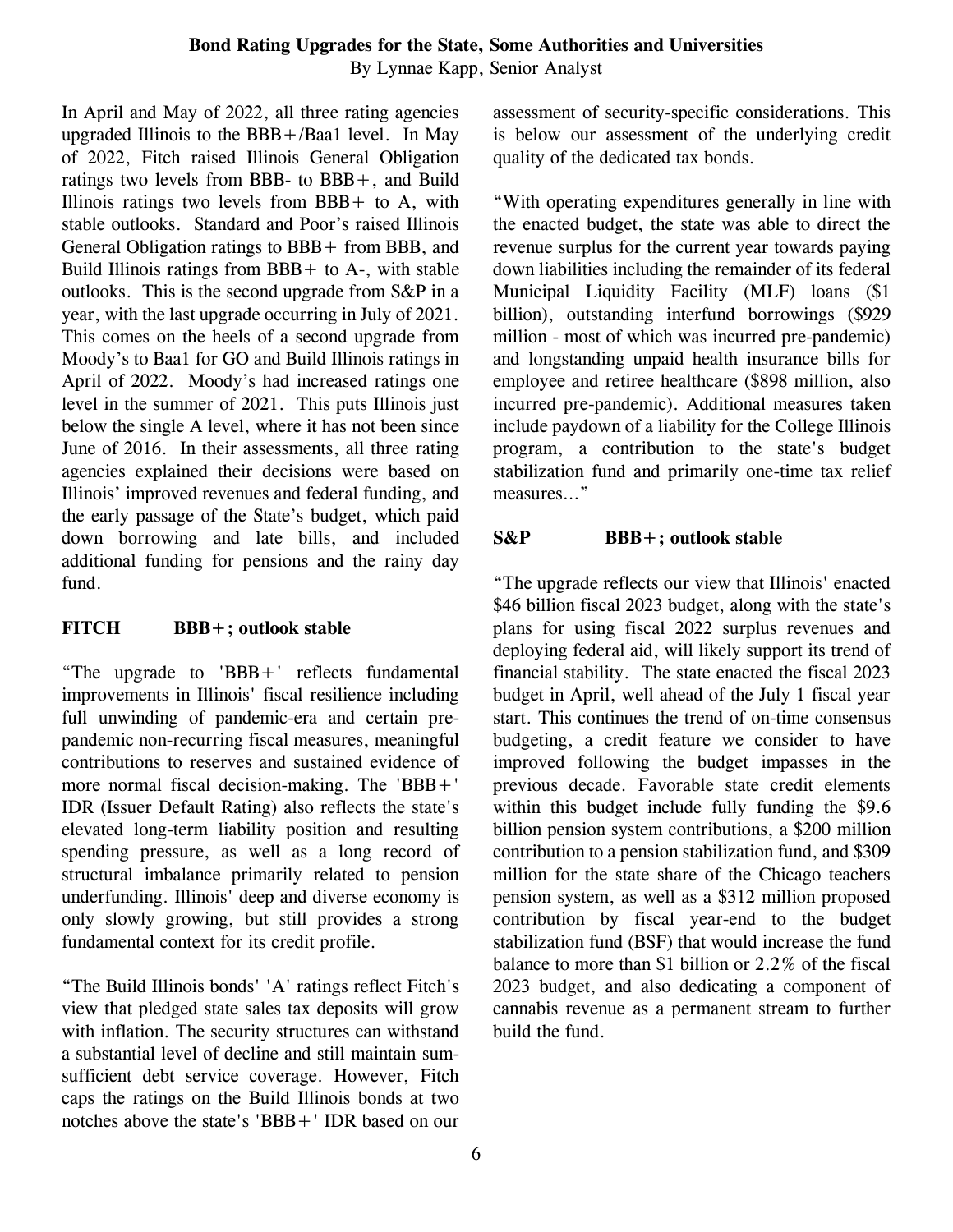"If the state continues to improve pension, other postemployment benefits, and BSF funding levels, while shrinking the statutorily created structural deficit without experiencing meaningful deterioration in other credit factors, we could raise

the rating. Although not required for us to consider an upgrade, a return to a more abbreviated auditrelease period would be in line with that of higherrated peers."

| <b>ILLINOIS GENERAL OBLIGATION BOND RATINGS</b> |      |      |      |      |             |         |         |            |            |            |      |            |                 |
|-------------------------------------------------|------|------|------|------|-------------|---------|---------|------------|------------|------------|------|------------|-----------------|
| Rating                                          | June | Jan  | Aug  | Jan  | <b>June</b> | Oct     | Jun     | <b>Sep</b> | Feb        | Jun        | ADT  |            | Jun-Jul Apr-May |
| <b>Agencies</b>                                 | 2010 | 2012 | 2012 | 2013 | 2013        | 2015    | 2016    | 2016       | 2017       | 2017       | 2020 | 2021       | 2022            |
| Fitch Ratings                                   |      |      |      |      | A-          | $BBB +$ | $BBB +$ | $BBB +$    | BBB        | <b>BBB</b> | BBB- | BBB-       | $BBB +$         |
| Standard & Poor's                               | A+   |      |      | А -  | А -         | А -     | $BBB +$ | <b>BBB</b> | <b>BBB</b> | BBB-       | BBB- | <b>BBB</b> | $BBB +$         |
| Moody's                                         | A1   | A2   | A2   | A2   | A3          | Baa 1   | Baa2    | Baa2       | Baa2       | Baa3       | Baa3 | Baa2       | Baa1            |

| Mar-Apr | June  | Jan   |              |             |             |             |             |             |              |         |                         |
|---------|-------|-------|--------------|-------------|-------------|-------------|-------------|-------------|--------------|---------|-------------------------|
| $2010*$ | 2010  | 2012  | June<br>2013 | Oct<br>2015 | Jun<br>2016 | Jun<br>2017 | May<br>2018 | Oct<br>2018 | Apr.<br>2020 | 2021    | Jun-Jul Apr-May<br>2022 |
| AA+     | $AA+$ | $AA+$ | $AA+$        | $AA+$       | $AA+$       | $AA+$       | $A-$        | A-          | $BBB +$      | $BBB +$ | А                       |
| AAA     | AAA   | AAA   | AAA          | AAA         | AAA         | AA-         | AA-         | <b>BBB</b>  | <b>BBB</b>   | $BBB +$ | A-                      |
| Aa3     | A1    | A2    | A3           | Baa1        | Baa2        | Baa3        | Baa3        | Baa3        | Baa3         | Baa2    | Baa1                    |
|         |       |       |              |             |             |             |             | $AA+$       |              | $AA+$   | $AA+$                   |
|         |       |       |              |             |             |             |             |             |              |         |                         |

#### **Authorities' and Public Universities' Ratings Upgrades**

In conjunction with the State's recent upgrades, Moody's and S&P upgraded some of Illinois'

authorities and public universities that rely on the State for funding for debt service or for operations, while Fitch upgraded the Metropolitan Pier and Exposition Authority.

| <b>Issuer</b>                              | S&P        | Moody's        | <b>Fitch</b> |
|--------------------------------------------|------------|----------------|--------------|
| Metropolitan Pier and Exposition Authority | $A-$       |                | <b>BBB</b>   |
| Illinois Sports Facilities Authority       | BBB-       |                |              |
| <b>Regional Transportation Authority</b>   |            | Aa3            |              |
| <b>Chicago Transit Authority</b>           |            | A <sub>1</sub> |              |
| <b>Eastern Illinois University</b>         | $BB+$      | Ba1            |              |
| Governors State University                 | <b>BBB</b> |                |              |
| Illinois State University                  | $A-$       | Baa1           |              |
| Northeastern Illinois University           | $BB+$      | Ba1            |              |
| Northern Illinois University               |            | Ba1            |              |
| Southern Illinois University               | $BBB+$     | Baa3           |              |
| University of Illinois                     | $A+$       |                |              |
| <b>Western Illinois University</b>         | $BB+$      |                |              |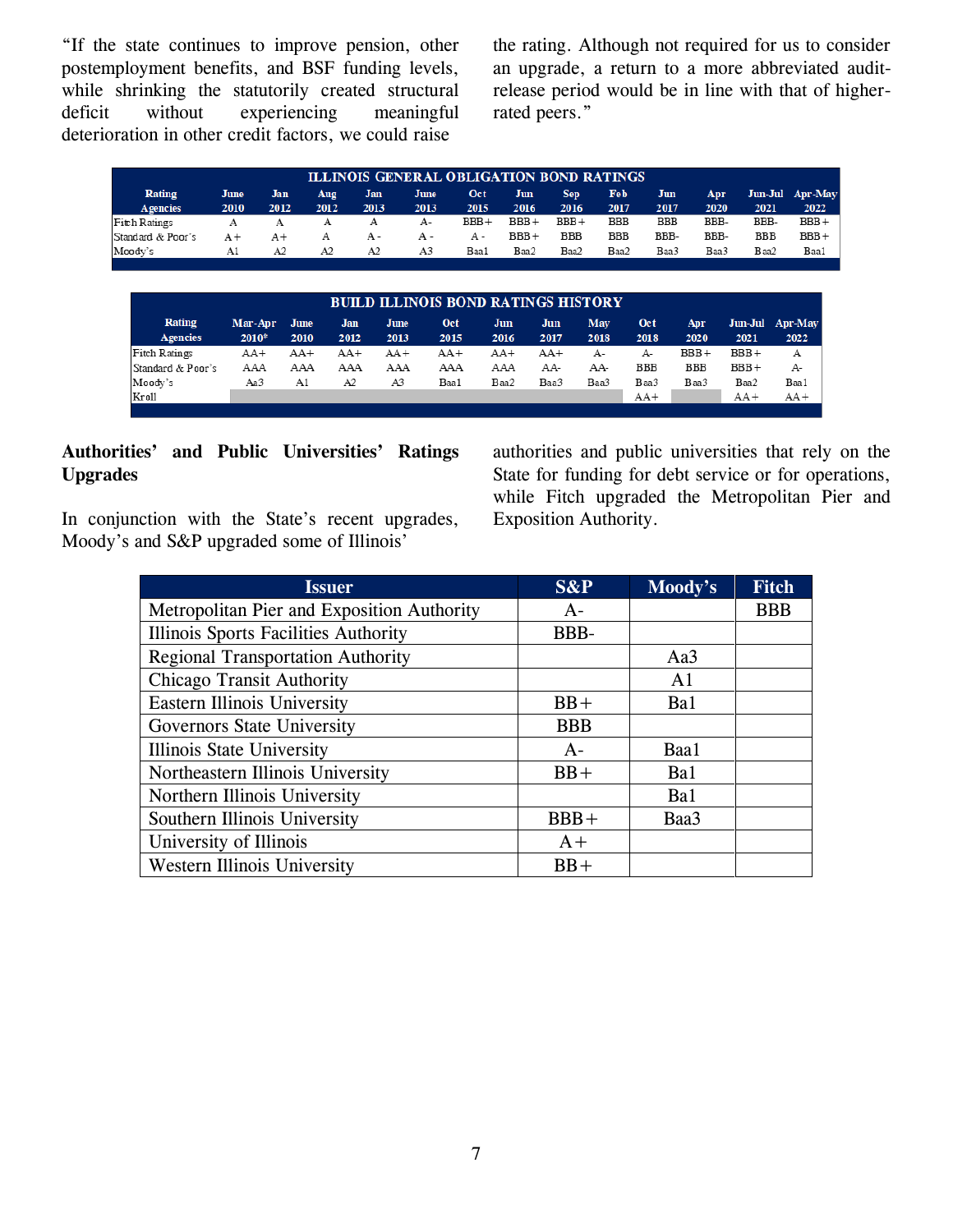# **Illinois Sells \$1.638 billion of General Obligation Bonds**

By Lynnae Kapp, Senior Analyst

Illinois sold \$1.638 billion in General Obligation bonds in May of 2022. The negotiated, tax-exempt bonds were repriced due to being three times oversubscribed, with over \$5 billion in orders and interest from over 90 different investors. The bonds were sold in two series, with the \$925 million of June 2022A series proceeds going to capital projects under the Rebuild Illinois program and for funding for the pension acceleration buyout program. The June 2022B series of \$713 million are refunding bonds expected to give the State \$21.9 million in savings. The aggregate true interest cost was 4.64%. [Press Statement, Paul Chatalas, Director of Capital Markets, State of Illinois, May 18, 2022.]

"Municipals were mixed in secondary trading as large general obligation bond offerings from Illinois and New York City took the focus and saw yields lowered in repricings. U.S. Treasuries were better in a risk-off rally with the biggest gains 10 years and out while equities saw massive losses… The market is dealing with 'a new round of headwinds with a large new-issue calendar and ongoing heavy bids lists — creating yield clog and setting new levels across the curve,' said Kim Olsan, senior vice president at FHN Financial…

"Illinois' GO offering brought recalibrated couponing on the long end to 5.50%, up from 5.25% and a contrast to the state's March 2021 pricing when the maximum coupon was 5% in longer maturities, Olsan noted. While some of the best opportunities are available to buyers currently, she said sellers are 'finding new yield ranges are required for orderly placement.' Upcoming issuance, she said, can be expected 'to see tailor-made structures come into play while the rate and inflation outlooks remain volatile'." [*Munis mixed as Ill., NYC price; ICI reports largest outflow of 2022*, by Jessica Lerner and Lynne Funk, The Bond Buyer, May 18, 2022.]

| <b>STATE-ISSUED BOND SALES</b> |                                          |               |                       |                                                               |                                               |            |              |                |              |  |
|--------------------------------|------------------------------------------|---------------|-----------------------|---------------------------------------------------------------|-----------------------------------------------|------------|--------------|----------------|--------------|--|
| <b>DATE</b>                    | <b>BOND SALE TYPE</b>                    | <b>AMOUNT</b> | TAX-<br><b>EXEMPT</b> | TAXABLE v. NEGOTIATED v.<br><b>COMPETITIVE</b><br><b>SALE</b> | <b>TRUE</b><br><b>INTEREST</b><br><b>COST</b> | S&P        | <b>FITCH</b> | <b>MOODY'S</b> | <b>KROLL</b> |  |
|                                |                                          |               | FY 2020               |                                                               |                                               |            |              |                |              |  |
| $Nov-19$                       | General Obligation November 2019A/B/C    | \$750 million | tax-exempt            | competitive                                                   | all in TIC<br>3.4578%                         | <b>BBB</b> | BBB-         | Baa3           |              |  |
| $M$ ay-20                      | General Obligation May 2020              | \$800 million | tax-exempt            | negotiated                                                    | all in TIC<br>5.83%                           | BBB-       | BBB-         | Baa3           |              |  |
| $Jun-20$                       | General Obligation Certificates (MLF)    | \$1.2 billion | tax-exempt            | negotiated                                                    | 3.36%<br>adjusted                             | BBB-       | BBB-         | Baa3           |              |  |
| FY 2021                        |                                          |               |                       |                                                               |                                               |            |              |                |              |  |
| $Oct-20$                       | General Obligation October 2020 A        | \$125 million | taxable               | competitive                                                   | 2.83%                                         | BBB-       | BBB-         | Baa3           |              |  |
| $Oct-20$                       | General Obligation October 2020 B        | \$325 million | tax-exempt            | competitive                                                   | 3.71%                                         | BBB-       | BBB-         | Baa3           |              |  |
| $Oct-20$                       | General Obligation October 2020 C        | \$300 million | tax-exempt            | competitive                                                   | 4.32%                                         | BBB-       | BBB-         | Baa3           |              |  |
| $Oct-20$                       | General Obligation October 2020 D        | \$100 million | tax-exempt            | competitive                                                   | 2.15%                                         | BBB-       | BBB-         | Baa3           |              |  |
| $Dec-20$                       | General Obligation Notes (MLF)           | \$2.0 billion | tax-exempt            | negotiated                                                    | 3.42%                                         | BBB-       | BBB-         | Baa3           |              |  |
| $Mar-21$                       | General Obligation March 2021A           | \$850 million | tax-exempt            | negotiated                                                    |                                               | BBB-       | BBB-         | Baa3           |              |  |
| $Mar-21$                       | General Obligation March 2021B           | \$150 million | tax-exempt            | negotiated                                                    | 2.90%                                         | BBB-       | BBB-         | Baa3           |              |  |
| $Mar-21$                       | General Obligation Refunding March 2021C | \$258 million | tax-exempt            | negotiated                                                    |                                               | BBB-       | BBB-         | Baa3           |              |  |
|                                |                                          |               | FY 2022               |                                                               |                                               |            |              |                |              |  |
| $Sep-21$                       | Build Illinois Septemer 2021A            | \$130 million | tax-exempt            | competitive                                                   | 1.31%                                         | $BBB +$    | $BBB +$      | Baa2           | $AA+$        |  |
| $Sep-21$                       | Build Illinois Septemer 2021B            | \$220 million | taxable               | negotiated                                                    | 2.72%                                         | $BBB +$    | $BBB +$      | Baa2           | $AA+$        |  |
| $Sep-21$                       | Build Illinois Septemer 2021C refunding  | \$143 million | tax-exempt            | negotiated                                                    | 1.25%                                         | $BBB +$    | $BBB +$      | Baa2           | $AA+$        |  |
| $Dec-21$                       | General Obligation December 2021A        | \$200 million | tax-exempt            | competitive                                                   | 1.30%                                         | <b>BBB</b> | BBB-         | Baa2           |              |  |
| $Dec-21$                       | General Obligation December 2021B        | \$200 million | tax-exempt            | competitive                                                   | 2.50%                                         | <b>BBB</b> | BBB-         | Baa2           |              |  |
| $May-22$                       | General Obligation June 2022A            | \$925 million | tax-exempt            | negotiated                                                    | 4.64%                                         | $BBB +$    | $BBB +$      | Baa1           |              |  |
| $M$ ay-22                      | General Obligation June 2022B refunding  | \$713 million | tax-exempt            | negotiated                                                    | aggregated                                    | $BBB +$    | $BBB +$      | Baa1           |              |  |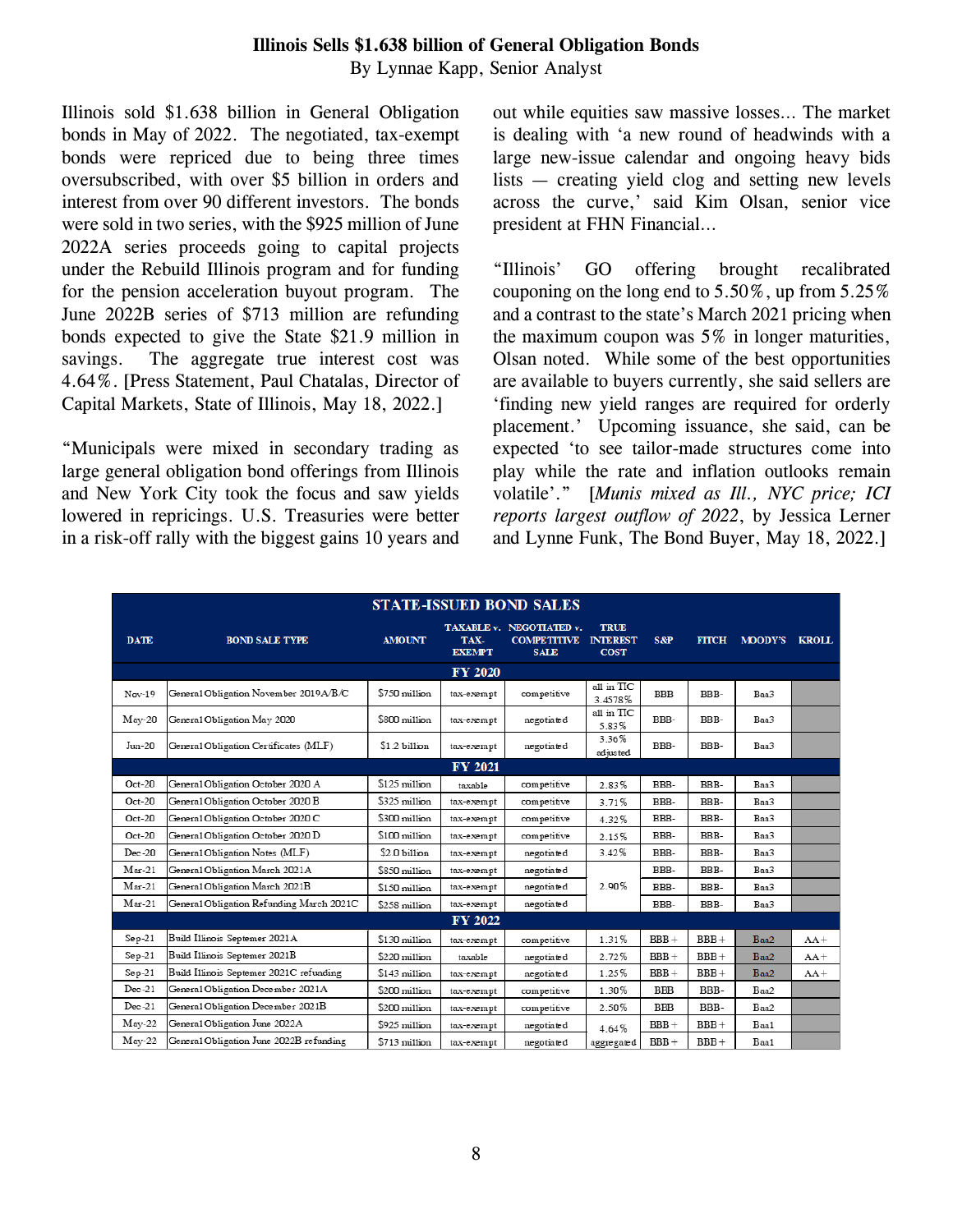# **Timing of Last Year's Delayed Tax Day Deadline Results in Expected Sizeable Drop in May Tax Receipts**

Eric Noggle, Revenue Manager

After experiencing a record-month of revenues in April, revenues dropped sharply in May, falling \$1.214 billion. However, a significant decline was expected due to the timing of last year's individual income tax final payments. May had one extra receipting day as compared to last year, helping to offset a portion of the declines.

In response to COVID-19 complications, the tax deadline period for individual income tax final payments has been adjusted several times over the last couple of years from April to July in 2020 to May in 2021 and back to the more-typical April filing period in 2022. These date changes have created wild swings in year-over-year monthly revenue comparisons that include the influx of final tax payments. While this factor heavily aided the large revenue gains of last month, the lack of notable final payments in May 2022 is why personal income tax receipts fell \$1.313 billion or \$1.127 billion on a net basis, as compared to the prior May.

The tax deadline for corporate income tax revenues returned to a more typical April filing period last year. Therefore, this May's receipts have more of an "apples to apples" comparison in terms of the timing of tax payments. Because of this, and the continuing strong performance of its receipts this fiscal year, corporate income tax revenues rose another \$36 million this month, or \$29 million net.

Sales tax revenues benefitted from the extra day of receipts and eked out a \$17 million base increase in May, but was actually down \$10 million on a net basis. While still solid—especially when considering the totals of last year were aided by federal stimulus dollars—the monthly levels of growth in sales tax receipts have shown signs of weakening in recent months, noticeably below the robust levels of growth experienced during the first half of the fiscal year.

The inheritance tax continued its stellar year, up another \$20 million in May, while public utility taxes

increased \$16 million. The vehicle use tax, insurance taxes, and miscellaneous State sources each added a \$2 million gain for the month. Minor losses were felt by corporate franchise taxes [down \$6 million]; interest earnings [down \$2 million]; cigarette tax [down \$1 million]; and liquor taxes [down \$1 million].

Overall May transfers into the general funds combined to show no gain this month. The \$11 million from the casino gaming transfer and the \$8 million increase in miscellaneous transfers were offset by the \$19 million falloff in Lottery transfers. After experiencing its biggest month of the fiscal year last month, federal sources dipped \$138 million in May. However, this decline likely reflects the timing of available reimbursable spending dollars that come from the aforementioned income tax final payments last month and from May of last year.

#### **Year to Date**

Despite May's sizeable decline, overall base receipts remain up \$4.751 billion for FY 2022 with one month of the fiscal year remaining. This level of increase shows the strength of receipts for the fiscal year, especially when considering the year-to-date totals are compared to FY 2021, which contained two periods of final income tax payments.

Even with May's losses, personal income tax revenues are still up \$2.158 billion for the fiscal year on a net basis. Corporate income tax continues to expand on its impressive year, now up \$1.557 billion net. Despite a slight tick down, sales tax net receipts remain \$842 million above last year's levels. Adding to the growth of the "big three" is a \$10 million year-to-date increase in the remaining State tax sources.

After an offsetting May, overall transfers remain \$472 million above last year's levels. A \$39 million reduction in refund fund transfers has been offset by \$363 million in gains from miscellaneous transfers,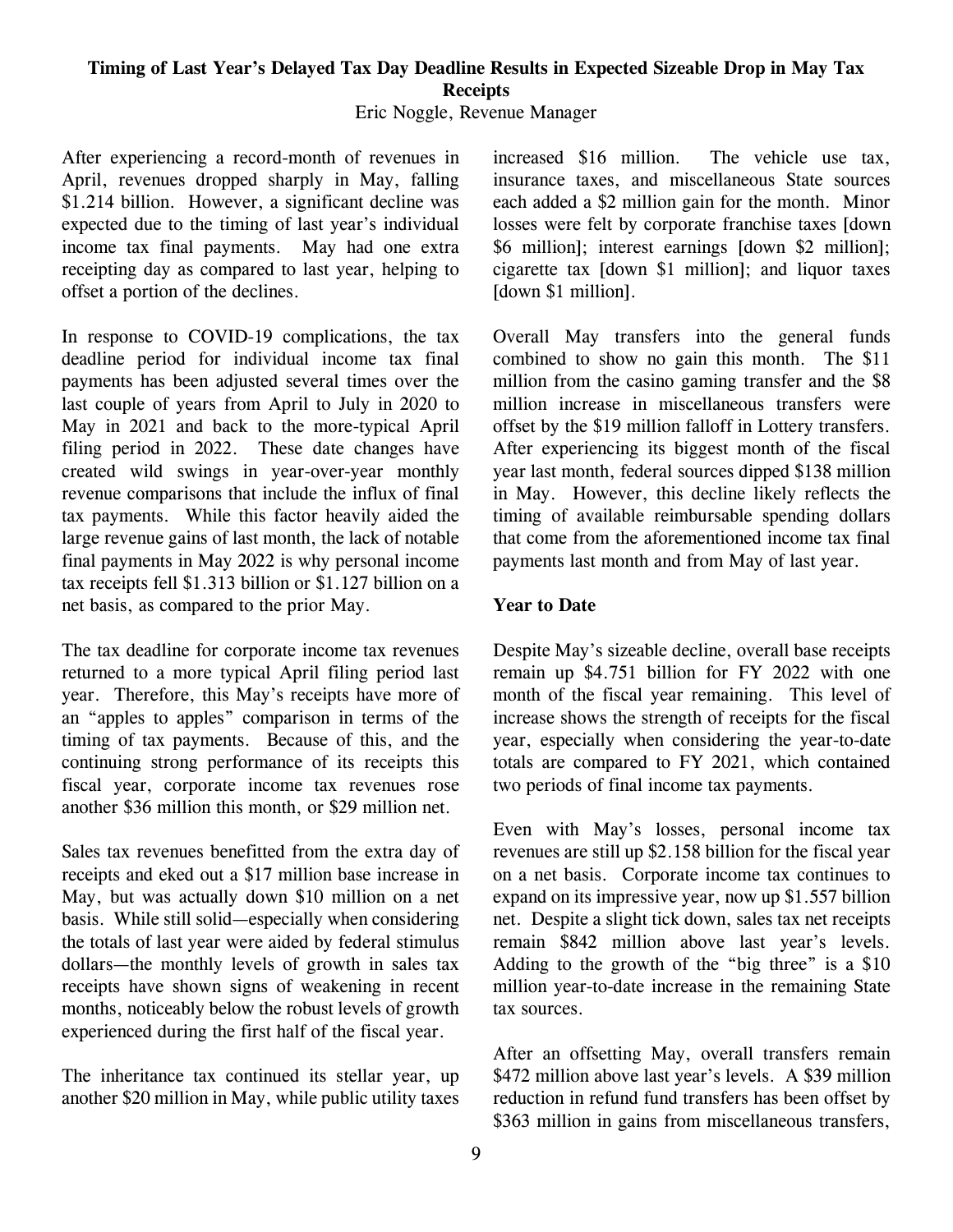\$132 million in added revenue from the return of casino transfers and related proceeds; and \$16 million in lottery transfer growth.

Federal sources, when not including the revenues from the ARPA Reimbursement for Essential

Government Services, are now \$288 million below last fiscal year's levels when including May's declines. [However, if the \$439 million of ARPA money that has been receipted in FY 2022 is included, total federal sources are up \$151 million].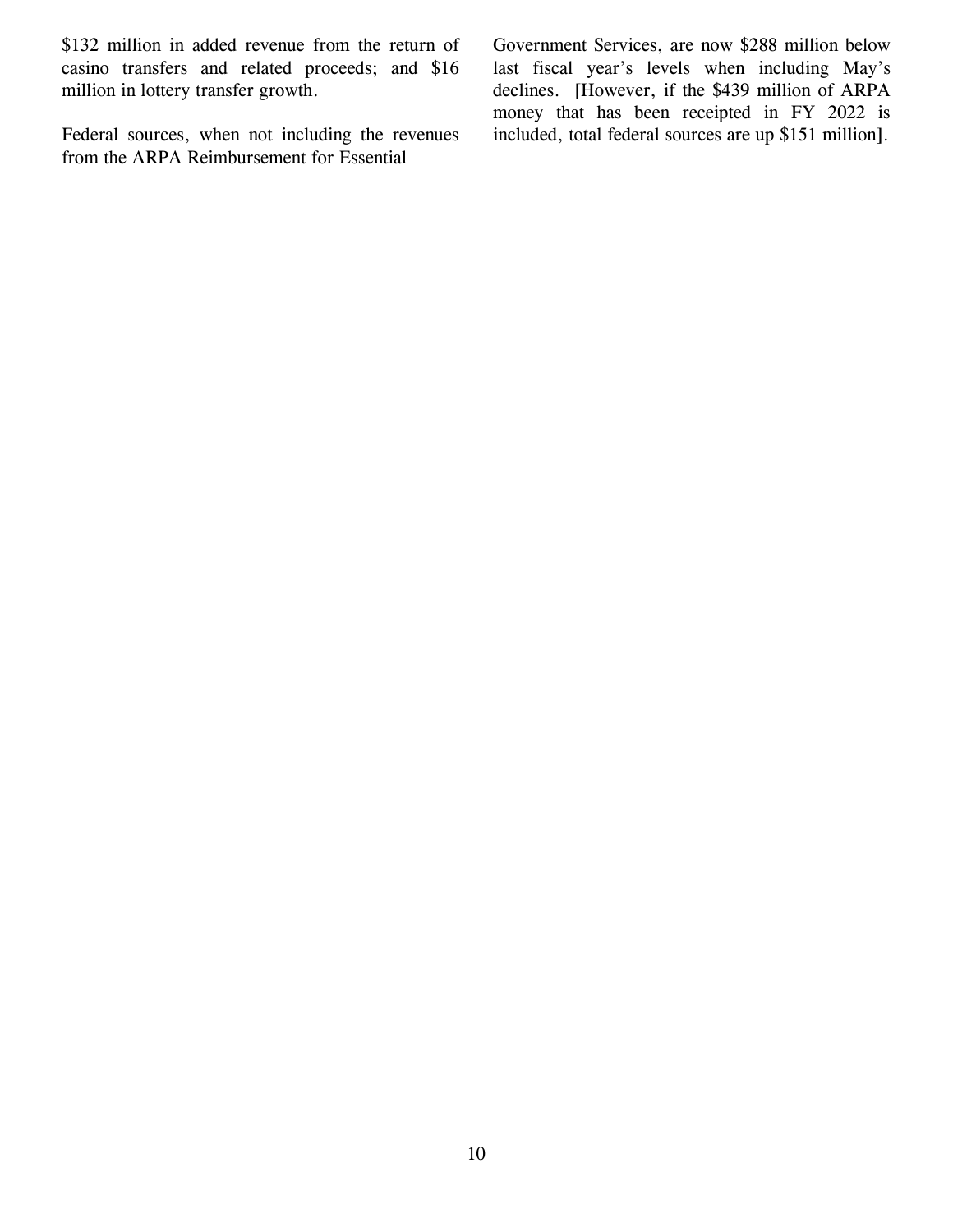|                                                                                    | <i><b>MAY</b></i>   |                  |                  |               |
|------------------------------------------------------------------------------------|---------------------|------------------|------------------|---------------|
|                                                                                    | FY 2022 vs. FY 2021 |                  |                  |               |
|                                                                                    |                     |                  |                  |               |
|                                                                                    | (\$ million)        |                  |                  |               |
|                                                                                    | <b>May</b>          | <b>May</b>       | \$               | $\%$          |
| <b>Revenue Sources</b>                                                             | FY 2022             | FY 2021          | <b>CHANGE</b>    | <b>CHANGE</b> |
| <b>State Taxes</b>                                                                 |                     |                  |                  |               |
| Personal Income Tax                                                                | \$1,952             | \$3,265          | (\$1,313)        | $-40.2%$      |
| Corporate Income Tax (regular)                                                     | 208                 | 172              | 36               | 20.9%         |
| <b>Sales Taxes</b>                                                                 | 926                 | 909              | 17               | 1.9%          |
| Public Utility Taxes (regular)                                                     | 66                  | 50               | 16               | 32.0%         |
| Cigarette Tax                                                                      | 18                  | 19               | (1)              | $-5.3%$       |
| <b>Liquor Gallonage Taxes</b>                                                      | 14                  | 15               | (1)              | $-6.7%$       |
| Vehicle Use Tax                                                                    | $\overline{4}$      | $\overline{2}$   | $\overline{2}$   | 100.0%        |
| <b>Inheritance Tax</b>                                                             | 46                  | 26               | 20               | 76.9%         |
| <b>Insurance Taxes and Fees</b>                                                    | 4                   | $\overline{2}$   | $\overline{2}$   | 100.0%        |
| Corporate Franchise Tax & Fees                                                     | 18                  | 24               | (6)              | $-25.0%$      |
| Interest on State Funds & Investments                                              | 6                   | 8                | (2)              | $-25.0%$      |
| Cook County IGT                                                                    | $\overline{0}$      | 0                | $\overline{0}$   | N/A           |
| <b>Other Sources</b>                                                               | 19                  | 17               | 2                | 11.8%         |
| <b>Subtotal</b>                                                                    | \$3,281             | \$4,509          | (\$1,228)        | $-27.2%$      |
| <b>Transfers</b>                                                                   |                     |                  |                  |               |
| Lottery                                                                            | \$72                | \$91             | \$19)            | $-20.9\%$     |
| Riverboat transfers & receipts                                                     | 11                  | $\Omega$         | 11               | N/A           |
| Proceeds from Sale of 10th license                                                 | $\overline{0}$      | $\theta$         | $\overline{0}$   | N/A           |
| Refund Fund transfer                                                               | $\boldsymbol{0}$    | $\boldsymbol{0}$ | $\boldsymbol{0}$ | N/A           |
| Other                                                                              | 47                  | 39               | 8                | 20.5%         |
| <b>Total State Sources</b>                                                         | \$3,411             | \$4,639          | (\$1,228)        | $-26.5%$      |
| <b>Federal Sources [base]</b>                                                      | \$74                | \$212            | (\$138)          | $-65.1%$      |
| <b>Total Federal &amp; State Sources</b>                                           | \$3,485             | \$4,851          | (\$1,366)        | $-28.2%$      |
|                                                                                    |                     |                  |                  |               |
| <b>Nongeneral Funds Distributions/Direct Receipts:</b>                             |                     |                  |                  |               |
| <b>Refund Fund</b><br>Personal Income Tax                                          | (\$181)             | $(\$294)$        | \$113            | $-38.4%$      |
| Corporate Income Tax                                                               | (31)                | (26)             | (5)              | 19.2%         |
| <b>Local Government Distributive Fund</b>                                          |                     |                  |                  |               |
| Personal Income Tax                                                                | (107)               | (180)            | 73               | $-40.6%$      |
| Corporate Income Tax                                                               | (12)                | (10)             | (2)              | 20.0%         |
| <b>Sales Tax Distributions</b>                                                     |                     |                  |                  |               |
| Deposits into Road Fund                                                            | (15)                | $\boldsymbol{0}$ | (15)             | N/A           |
| Distribution to the PTF and DPTF                                                   | (54)                | (42)             | (12)             | 28.6%         |
| <b>Subtotal General Funds</b>                                                      | \$3,085             | \$4,299          | (\$1,214)        | $-28.2%$      |
| <b>Treasurer's Investments</b>                                                     | \$0                 | \$0              | \$0              | N/A           |
| <b>Interfund Borrowing</b>                                                         | \$0                 | \$0              | \$0              | N/A           |
| <b>ARPA Reimb. for Essential Gov't Services</b>                                    | \$0                 | \$0              | \$0              | N/A           |
| <b>Short Term Borrowing [MLF]</b>                                                  | \$0                 | \$0              | \$0              | N/A           |
|                                                                                    |                     |                  |                  |               |
| <b>Total General Funds</b>                                                         | \$3,085             | \$4,299          | (\$1,214)        | $-28.2%$      |
| CGFA SOURCE: Office of the Comptroller: Some totals may not equal, due to rounding |                     |                  |                  | $1-Jun-22$    |